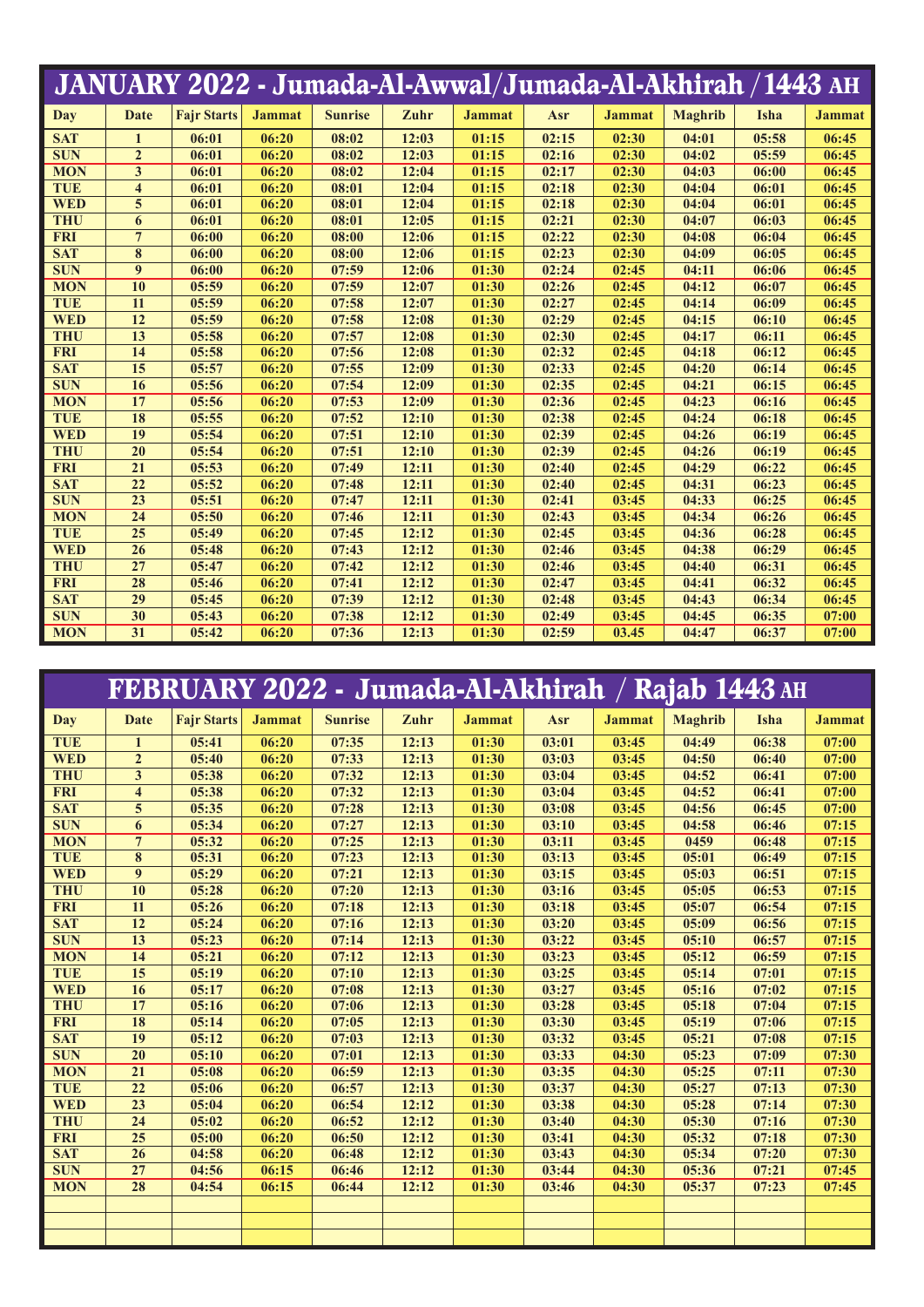|            |                         | <b>MARCH 2022</b>  |               |                | $\blacksquare$ |               |       |               | Rajab / Shabaan 1443 AH |       |               |
|------------|-------------------------|--------------------|---------------|----------------|----------------|---------------|-------|---------------|-------------------------|-------|---------------|
| Day        | Date                    | <b>Fair Starts</b> | <b>Jammat</b> | <b>Sunrise</b> | Zuhr           | <b>Jammat</b> | Asr   | <b>Jammat</b> | <b>Maghrib</b>          | Isha  | <b>Jammat</b> |
| TUE        | $\mathbf{1}$            | 04:52              | 06:15         | 06:42          | 12:11          | 01:30         | 03:48 | 04:30         | 05:39                   | 07:25 | 07:45         |
| <b>WED</b> | $\overline{2}$          | 04:49              | 06:15         | 06:40          | 12:11          | 01:30         | 03:49 | 04:30         | 05:41                   | 07:27 | 07:45         |
| <b>THU</b> | 3                       | 04:47              | 06:15         | 06:38          | 12:11          | 01:30         | 03:51 | 04:30         | 05:43                   | 07:28 | 07:45         |
| <b>FRI</b> | $\overline{\mathbf{4}}$ | 04:45              | 06:15         | 06:35          | 12:11          | 01:30         | 03:52 | 04:30         | 05:44                   | 07:30 | 07:45         |
| <b>SAT</b> | 5                       | 04:45              | 06:15         | 06:35          | 12:11          | 01:30         | 03:52 | 04:30         | 05:44                   | 07:30 | 07:45         |
| <b>SUN</b> | 6                       | 04:40              | 05:45         | 06:31          | 12:10          | 01:30         | 03:55 | 04:45         | 05:48                   | 07:34 | 08:00         |
| <b>MON</b> | $\overline{7}$          | 04:38              | 05:45         | 06:29          | 12:10          | 01:30         | 03:57 | 04:45         | 05:49                   | 07:35 | 08:00         |
| <b>TUE</b> | 8                       | 04:36              | 05:45         | 06:27          | 12:10          | 01:30         | 03:58 | 04:45         | 05:51                   | 07:37 | 08:00         |
| <b>WED</b> | 9                       | 04:33              | 05:45         | 06:24          | 12:10          | 01:30         | 04:01 | 04:45         | 05:53                   | 07:39 | 08:00         |
| <b>THU</b> | 10                      | 04:31              | 05:45         | 06:22          | 12:09          | 01:30         | 04:02 | 04:45         | 05:55                   | 07:41 | 08:00         |
| <b>FRI</b> | 11                      | 04:29              | 05:45         | 06:20          | 12:09          | 01:30         | 04:03 | 04:45         | 05:56                   | 07:43 | 08:00         |
| <b>SAT</b> | 12                      | 04:26              | 05:45         | 06:18          | 12:09          | 01:30         | 04:04 | 04:45         | 05:58                   | 07:45 | 08:00         |
| <b>SUN</b> | 13                      | 04:24              | 05:45         | 06:15          | 12:09          | 01:30         | 04:05 | 04:45         | 06:00                   | 07:47 | 08:15         |
| <b>MON</b> | 14                      | 04:21              | 05:45         | 06:13          | 12:08          | 01:30         | 04:07 | 04:45         | 06:01                   | 07:48 | 08:15         |
| <b>TUE</b> | 15                      | 04:19              | 05:45         | 06:11          | 12:08          | 01:30         | 04:08 | 04:45         | 06:03                   | 07:50 | 08:15         |
| <b>WED</b> | 16                      | 04:16              | 05:45         | 06:09          | 12:08          | 01:30         | 04:10 | 04:45         | 06:05                   | 07:52 | 08:15         |
| <b>THU</b> | 17                      | 04:14              | 05:45         | 06:06          | 12:07          | 01:30         | 04:11 | 04:45         | 06:07                   | 07:54 | 08:15         |
| <b>FRI</b> | 18                      | 04:11              | 05:45         | 06:04          | 12:07          | 01:30         | 04:12 | 04:45         | 06:08                   | 07:56 | 08:15         |
| <b>SAT</b> | 19                      | 04:09              | 05:45         | 06:02          | 12:07          | 01:30         | 04:14 | 04:45         | 06:10                   | 07:58 | 08:15         |
| <b>SUN</b> | 20                      | 04:09              | 05:30         | 06:02          | 12:07          | 01:30         | 04:14 | 04:45         | 06:10                   | 07:58 | 08:15         |
| <b>MON</b> | $\overline{21}$         | 04:04              | 05:30         | 05:57          | 12:06          | 01:30         | 04:16 | 04:45         | 06:13                   | 08:02 | 08:15         |
| <b>TUE</b> | 22                      | 04:01              | 05:30         | 05:55          | 12:06          | 01:30         | 04:18 | 04:45         | 06:15                   | 08:04 | 08:15         |
| <b>WED</b> | 23                      | 03:58              | 05:30         | 05:53          | 12:06          | 01:30         | 04:19 | 04:45         | 06:17                   | 08:05 | 08:15         |
| <b>THU</b> | 24                      | 03:56              | 05:30         | 05:51          | 12:05          | 01:30         | 04:20 | 04:45         | 06:18                   | 08:06 | 08:15         |
| <b>FRI</b> | 25                      | 03:53              | 05:30         | 05:48          | 12:05          | 01:30         | 04:22 | 04:45         | 06:20                   | 08:07 | 08:15         |
| <b>SAT</b> | 26                      | 03:50              | 05:30         | 05:46          | 12:05          | 01:30         | 04:23 | 04:45         | 06:22                   | 08:08 | 08:15         |
| <b>SUN</b> | 27                      | 04:47              | 05:45         | 06:44          | 01:04          | 01:30         | 05:24 | 05:45         | 07:23                   | 09:08 | 09:30         |
| <b>MON</b> | 28                      | 04:45              | 05:45         | 06:41          | 01:04          | 01:30         | 05:25 | 05:45         | 07:25                   | 09:09 | 09:30         |
| <b>TUE</b> | 29                      | 04:42              | 05:45         | 06:39          | 01:04          | 01:30         | 05:27 | 05:45         | 07:27                   | 09:09 | 09:30         |
| <b>WED</b> | $\overline{30}$         | 04:39              | 05:45         | 06:37          | 01:04          | 01:30         | 05:28 | 05:45         | 07:28                   | 09:10 | 09:30         |
| <b>THU</b> | 31                      | 04:36              | 05:45         | 06:35          | 01:03          | 01:30         | 05:29 | 05:45         | 07:30                   | 09:10 | 09:30         |

|            |                         | <b>APRIL 2022</b>  |               | $\blacksquare$ |       |               | <b>Shabaan / Ramadhan 1443 AH</b> |               |                |       |               |
|------------|-------------------------|--------------------|---------------|----------------|-------|---------------|-----------------------------------|---------------|----------------|-------|---------------|
| Day        | Date                    | <b>Fair Starts</b> | <b>Jammat</b> | <b>Sunrise</b> | Zuhr  | <b>Jammat</b> | Asr                               | <b>Jammat</b> | <b>Maghrib</b> | Isha  | <b>Jammat</b> |
| <b>FRI</b> | $\mathbf{1}$            | 04:34              | 05:45         | 06:32          | 01:03 | 01:30         | 05:30                             | 05:45         | 07:33          | 09:11 | 09:30         |
| <b>SAT</b> | $\overline{2}$          | 04:31              | 05:45         | 06:30          | 01:03 | 01:30         | 05:32                             | 05:45         | 07:34          | 09:12 | 09:30         |
| <b>SUN</b> | $\overline{\mathbf{3}}$ | 04:28              | 05:45         | 06:28          | 01:02 | 01:30         | 05:33                             | 06:15         | 07:36          | 09:12 | 09:30         |
| <b>MON</b> | $\overline{\mathbf{4}}$ | 04:25              | 05:45         | 06:26          | 01:02 | 01:30         | 05:34                             | 06:15         | 07:38          | 09:13 | 09:30         |
| <b>TUE</b> | 5                       | 04:22              | 05:45         | 06:23          | 01:02 | 01:30         | 05:35                             | 06:15         | 07:39          | 09:14 | 09:30         |
| <b>WED</b> | 6                       | 04:19              | 05:45         | 06:21          | 01:01 | 01:30         | 05:36                             | 06:15         | 07:41          | 09:15 | 09:30         |
| <b>THU</b> | $7\phantom{.0}$         | 04:16              | 05:45         | 06:19          | 01:01 | 01:30         | 05:38                             | 06:15         | 07:43          | 09:16 | 09:30         |
| <b>FRI</b> | 8                       | 04:13              | 05:45         | 06:17          | 01:01 | 01:30         | 05:39                             | 06:15         | 07:44          | 09:17 | 09:30         |
| <b>SAT</b> | $\boldsymbol{9}$        | 04:10              | 05:45         | 06:15          | 01:01 | 01:30         | 05:40                             | 06:15         | 07:47          | 09:18 | 09:30         |
| <b>SUN</b> | 10                      | 04:07              | 05:30         | 06:12          | 01:00 | 01:30         | 05:41                             | 06:15         | 07:48          | 09:19 | 09:45         |
| <b>MON</b> | 11                      | 04:04              | 05:30         | 06:10          | 01:00 | 01:30         | 05:42                             | 06:30         | 07:49          | 09:20 | 09:45         |
| <b>TUE</b> | 12                      | 04:01              | 05:30         | 06:08          | 01:00 | 01:30         | 05:43                             | 06:30         | 07:51          | 09:21 | 09:45         |
| <b>WED</b> | 13                      | 03:58              | 05:30         | 06:06          | 01:00 | 01:30         | 05:44                             | 06:30         | 07:53          | 09:22 | 09:45         |
| <b>THU</b> | 14                      | 03:55              | 05:30         | 06:04          | 12:59 | 01:30         | 05:46                             | 06:30         | 07:53          | 09:23 | 09:45         |
| <b>FRI</b> | 15                      | 03:52              | 05:30         | 06:02          | 12:59 | 01:30         | 05:47                             | 06:30         | 07:56          | 09:24 | 09:45         |
| <b>SAT</b> | 16                      | 03:49              | 05:30         | 05:59          | 12:59 | 01:30         | 05:48                             | 06:30         | 07:58          | 09:25 | 09:45         |
| <b>SUN</b> | 17                      | 03:46              | 05:15         | 05:57          | 12:59 | 01:30         | 05:49                             | 06:30         | 08:00          | 09:26 | 09:45         |
| <b>MON</b> | 18                      | 03:43              | 05:15         | 05:55          | 12:58 | 01:30         | 05:50                             | 06:30         | 08:01          | 09:28 | 09:45         |
| <b>TUE</b> | 19                      | 03:40              | 05:15         | 05:53          | 12:58 | 01:30         | 05:51                             | 06:30         | 08:03          | 09:31 | 09:45         |
| <b>WED</b> | 20                      | 03:36              | 05:15         | 05:51          | 12:58 | 01:30         | 05:52                             | 06:30         | 08:05          | 0932  | 09:45         |
| <b>THU</b> | 21                      | 03:33              | 05:15         | 05:49          | 12:58 | 01:30         | 05:53                             | 06:30         | 08:06          | 0934  | 09:45         |
| <b>FRI</b> | 22                      | 03:30              | 05:15         | 05:47          | 12:58 | 01:30         | 05:54                             | 06:30         | 08:08          | 09:36 | 09:45         |
| <b>SAT</b> | 23                      | 03:26              | 05:15         | 05:45          | 12:57 | 01:30         | 05:55                             | 06:30         | 08:10          | 09:38 | 09:45         |
| <b>SUN</b> | 24                      | 03:23              | 05:00         | 05:43          | 12:57 | 01:30         | 05:56                             | 06:50         | 08:11          | 09:39 | 10:00         |
| <b>MON</b> | 25                      | 03:20              | 05:00         | 05:41          | 12:57 | 01:30         | 05:58                             | 06:50         | 08:13          | 09:41 | 10:00         |
| <b>TUE</b> | 26                      | 03:16              | 05:00         | 05:39          | 12:57 | 01:30         | 05:59                             | 06:50         | 08:14          | 09:43 | 10:00         |
| <b>WED</b> | 27                      | 03:13              | 05:00         | 05:37          | 12:57 | 01:30         | 06:00                             | 06:50         | 08:16          | 09:44 | 10:00         |
| <b>THU</b> | 28                      | 03:10              | 05:00         | 05:35          | 12:57 | 01:30         | 06:01                             | 06:50         | 08:18          | 09:46 | 10:00         |
| <b>FRI</b> | 29                      | 03:06              | 05:00         | 05:33          | 12:56 | 01:30         | 06:02                             | 06:50         | 08:19          | 09:48 | 10:00         |
| <b>SAT</b> | 30                      | 03:02              | 05:00         | 05:31          | 12:56 | 01:30         | 06:03                             | 06:50         | 08:21          | 09:49 | 10:00         |
|            |                         |                    |               |                |       |               |                                   |               |                |       |               |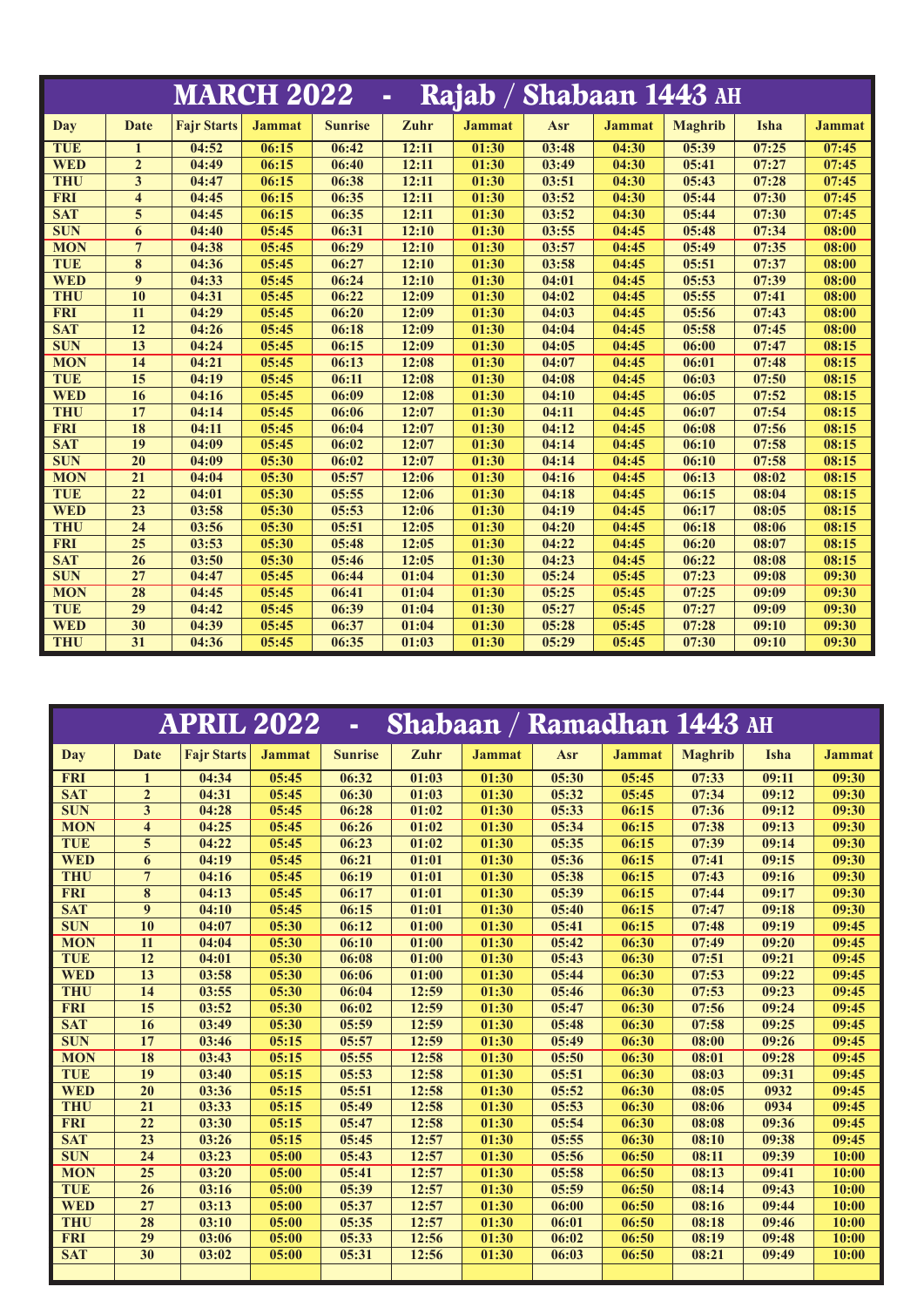|            | <b>MAY 2022</b>         | ä,                 |               |                |       | Ramadhan / Shawwal / Dhu-Al-Qadah 1443 AH |       |               |                |       |               |
|------------|-------------------------|--------------------|---------------|----------------|-------|-------------------------------------------|-------|---------------|----------------|-------|---------------|
| <b>Day</b> | Date                    | <b>Fajr Starts</b> | <b>Jammat</b> | <b>Sunrise</b> | Zuhr  | <b>Jammat</b>                             | Asr   | <b>Jammat</b> | <b>Maghrib</b> | Isha  | <b>Jammat</b> |
| <b>SUN</b> | $\mathbf{1}$            | 02:59              | 05:00         | 05:29          | 12:56 | 01:30                                     | 06:04 | 06:50         | 08:21          | 09:51 | 10:15         |
| <b>MON</b> | $\overline{2}$          | 02:55              | 05:00         | 05:28          | 12:56 | 01:30                                     | 06:05 | 06:50         | 08:23          | 09:52 | 10:15         |
| <b>TUE</b> | 3                       | 02:40              | 05:00         | 05:26          | 12:56 | 01:30                                     | 06:06 | 06:50         | 08:24          | 09:53 | 10:15         |
| <b>WED</b> | $\overline{\mathbf{4}}$ | 02:39              | 05:00         | 05:24          | 12:56 | 01:30                                     | 06:07 | 06:50         | 08:26          | 09:56 | 10:15         |
| <b>THU</b> | 5                       | 02:39              | 05:00         | 05:22          | 12:56 | 01:30                                     | 06:08 | 06:50         | 08:28          | 09:57 | 10:15         |
| <b>FRI</b> | 6                       | 02:38              | 05:00         | 05:20          | 12:56 | 01:30                                     | 06:09 | 06:50         | 08:29          | 09:59 | 10:15         |
| <b>SAT</b> | $\overline{7}$          | 02:37              | 05:00         | 05:19          | 12:56 | 01:30                                     | 06:09 | 06:50         | 08:31          | 10:01 | 10:15         |
| <b>SUN</b> | 8                       | 02:36              | 04:45         | 05:17          | 12:56 | 01:30                                     | 06:10 | 06:50         | 08:32          | 10:02 | 10:30         |
| <b>MON</b> | 9                       | 02:36              | 04:45         | 05:15          | 12:56 | 01:30                                     | 06:11 | 06:50         | 08:34          | 10:04 | 10:30         |
| <b>TUE</b> | 10                      | 02:35              | 04:45         | 05:14          | 12:56 | 01:30                                     | 06:12 | 06:50         | 08:36          | 10:05 | 10:30         |
| <b>WED</b> | 11                      | 02:34              | 04:45         | 05:12          | 12:56 | 01:30                                     | 06:13 | 06:50         | 08:37          | 10:07 | 10:30         |
| <b>THU</b> | 12                      | 02:34              | 04:45         | 05:10          | 12:56 | 01:30                                     | 06:14 | 06:50         | 08:39          | 10:07 | 10:30         |
| <b>FRI</b> | 13                      | 02:33              | 04:45         | 05:09          | 12:56 | 01:30                                     | 06:15 | 06:50         | 08:40          | 10:08 | 10:30         |
| <b>SAT</b> | 14                      | 02:33              | 04:45         | 05:07          | 12:56 | 01:30                                     | 06:16 | 06:50         | 08:42          | 10:08 | 10:30         |
| <b>SUN</b> | 15                      | 02:32              | 04:30         | 05:06          | 12:56 | 01:30                                     | 06:17 | 06:50         | 08:43          | 10:09 | 10:30         |
| <b>MON</b> | 16                      | 02:32              | 04:30         | 05:04          | 12:56 | 01:30                                     | 06:18 | 06:50         | 08:45          | 10:09 | 10:30         |
| <b>TUE</b> | 17                      | 02:31              | 04:30         | 05:03          | 12:56 | 01:30                                     | 06:19 | 06:50         | 08:46          | 10:10 | 10:30         |
| <b>WED</b> | 18                      | 02:30              | 04:30         | 05:02          | 12:56 | 01:30                                     | 06:19 | 06:50         | 08:48          | 10:10 | 10:30         |
| <b>THU</b> | 19                      | 02:30              | 04:30         | 05:00          | 12:56 | 01:30                                     | 06:20 | 06:50         | 08:49          | 10:11 | 10:30         |
| <b>FRI</b> | 20                      | 02:29              | 04:30         | 04:59          | 12:56 | 01:30                                     | 06:21 | 06:50         | 08:50          | 10:11 | 10:30         |
| <b>SAT</b> | 21                      | 02:29              | 04:30         | 04:58          | 12:56 | 01:30                                     | 06:22 | 06:50         | 08:52          | 10:12 | 10:30         |
| <b>SUN</b> | 22                      | 02:29              | 04:30         | 04:57          | 12:56 | 01:30                                     | 06:23 | 06:50         | 08:53          | 10:13 | 10:30         |
| <b>MON</b> | 23                      | 02:28              | 04:30         | 04:55          | 12:56 | 01:30                                     | 06:23 | 06:50         | 08:54          | 10:14 | 10:30         |
| <b>TUE</b> | 24                      | 02:28              | 04:30         | 04:54          | 12:56 | 01:30                                     | 06:24 | 06:50         | 08:56          | 10:15 | 10:30         |
| <b>WED</b> | 25                      | 02:27              | 04:30         | 04:53          | 12:56 | 01:30                                     | 06:25 | 06:50         | 08:57          | 10:16 | 10:30         |
| <b>THU</b> | 26                      | 02:27              | 04:30         | 04:52          | 12:56 | 01:30                                     | 06:26 | 06:50         | 08:58          | 10:17 | 10:30         |
| <b>FRI</b> | 27                      | 02:27              | 04:30         | 04:51          | 12:56 | 01:30                                     | 06:26 | 06:50         | 09:00          | 10:19 | 10:30         |
| <b>SAT</b> | 28                      | 02:26              | 04:30         | 04:50          | 12:56 | 01:30                                     | 06:27 | 06:50         | 09:01          | 10:21 | 10:30         |
| <b>SUN</b> | 29                      | 02:26              | 04:15         | 04:49          | 12:57 | 01:30                                     | 06:28 | 06:50         | 09:02          | 10:22 | 10:40         |
| <b>MON</b> | 30                      | 02:26              | 04:15         | 04:48          | 12:57 | 01:30                                     | 06:29 | 06:50         | 09:03          | 10:23 | 10:40         |
| <b>TUE</b> | 31                      | 02:26              | 04:15         | 04:47          | 12:57 | 01:30                                     | 06:29 | 06:50         | 09:04          | 10:24 | 10:40         |

|            |                         | <b>JUNE 2022</b>   | $\omega$      | Dhu-Al-Qadah / Dhu-Al-Hijjah 1443 AH |       |               |       |               |                |       |               |
|------------|-------------------------|--------------------|---------------|--------------------------------------|-------|---------------|-------|---------------|----------------|-------|---------------|
| Day        | <b>Date</b>             | <b>Fair Starts</b> | <b>Jammat</b> | <b>Sunrise</b>                       | Zuhr  | <b>Jammat</b> | Asr   | <b>Jammat</b> | <b>Maghrib</b> | Isha  | <b>Jammat</b> |
| <b>WED</b> | $\mathbf{1}$            | 02:25              | 04:15         | 04:47                                | 12:57 | 01:30         | 06:30 | 06:50         | 09:05          | 10:25 | 10:40         |
| <b>THU</b> | $\overline{2}$          | 02:24              | 04:15         | 04:46                                | 12:57 | 01:30         | 0630  | 06:50         | 09:06          | 10:26 | 10:40         |
| <b>FRI</b> | 3                       | 02:24              | 04:15         | 04:45                                | 12:57 | 01:30         | 0631  | 06:50         | 09:07          | 10:27 | 10:40         |
| <b>SAT</b> | $\overline{\mathbf{4}}$ | 02:24              | 04:15         | 04:44                                | 12:58 | 01:30         | 06:32 | 06:50         | 09:08          | 10:28 | 10:40         |
| <b>SUN</b> | 5                       | 02:24              | 04:15         | 04:44                                | 12:58 | 01:30         | 06:32 | 06:50         | 09:09          | 10:29 | 10:40         |
| <b>MON</b> | 6                       | 02:24              | 04:15         | 04:43                                | 12:58 | 01:30         | 06:33 | 06:50         | 09:10          | 10:30 | 10:40         |
| <b>TUE</b> | $\overline{7}$          | 02:24              | 04:15         | 04:43                                | 12:58 | 01:30         | 06:33 | 06:50         | 09:11          | 10:31 | 10:40         |
| <b>WED</b> | 8                       | 02:24              | 04:15         | 04:42                                | 12:58 | 01:30         | 06:34 | 06:50         | 09:12          | 10:32 | 10:40         |
| <b>THU</b> | 9                       | 02:24              | 04:15         | 04:42                                | 12:58 | 01:30         | 06:34 | 06:50         | 09:13          | 10:33 | 10:40         |
| <b>FRI</b> | 10                      | 02:24              | 04:15         | 04:41                                | 12:59 | 01:30         | 06:35 | 06:50         | 09:13          | 10:33 | 10:40         |
| <b>SAT</b> | 11                      | 02:24              | 04:15         | 04:41                                | 12:59 | 01:30         | 06:35 | 06:50         | 09:14          | 10:34 | 10:40         |
| <b>SUN</b> | 12                      | 02:24              | 04:15         | 04:41                                | 12:59 | 01:30         | 06:36 | 06:50         | 09:15          | 10:34 | 10:45         |
| <b>MON</b> | 13                      | 02:24              | 04:15         | 04:41                                | 12:59 | 01:30         | 06:36 | 06:50         | 09:15          | 10:35 | 10:45         |
| <b>TUE</b> | 14                      | 02:24              | 04:15         | 04:41                                | 12:59 | 01:30         | 06:37 | 06:50         | 09:16          | 10:36 | 10:45         |
| <b>WED</b> | 15                      | 02:24              | 04:15         | 04:40                                | 01:00 | 01:30         | 06:37 | 06:50         | 09:16          | 10:36 | 10:45         |
| <b>THU</b> | 16                      | 02:25              | 04:15         | 04:40                                | 01:00 | 01:30         | 06:37 | 06:50         | 09:17          | 10:37 | 10:45         |
| <b>FRI</b> | 17                      | 02:25              | 04:15         | 04:40                                | 01:00 | 01:30         | 06:38 | 06:50         | 09:17          | 10:37 | 10:45         |
| <b>SAT</b> | 18                      | 02:25              | 04:15         | 04:40                                | 01:00 | 01:30         | 06:38 | 06:50         | 09:18          | 10:38 | 10:45         |
| <b>SUN</b> | 19                      | 02:25              | 04:15         | 04:40                                | 01:01 | 01:30         | 06:38 | 06:50         | 09:18          | 10:38 | 10:45         |
| <b>MON</b> | 20                      | 02:25              | 04:15         | 04:41                                | 01:01 | 01:30         | 06:39 | 06:50         | 09:18          | 10:38 | 10:45         |
| <b>TUE</b> | 21                      | 02:25              | 04:15         | 04:41                                | 01:01 | 01:30         | 06:39 | 06:50         | 09:18          | 10:38 | 10:45         |
| <b>WED</b> | 22                      | 02:26              | 04:15         | 04:41                                | 01:01 | 01:30         | 06:39 | 06:50         | 09:18          | 10:38 | 10:45         |
| <b>THU</b> | 23                      | 02:26              | 04:15         | 04:41                                | 01:01 | 01:30         | 06:39 | 06:50         | 09:19          | 10:39 | 10:45         |
| <b>FRI</b> | 24                      | 02:26              | 04:15         | 04:42                                | 01:02 | 01:30         | 06:39 | 06:50         | 09:19          | 10:39 | 10:45         |
| <b>SAT</b> | 25                      | 02:26              | 04:15         | 04:42                                | 01:02 | 01:30         | 06:39 | 06:50         | 09:19          | 10:39 | 10:45         |
| <b>SUN</b> | 26                      | 02:26              | 04:15         | 04:43                                | 01:02 | 01:30         | 06:39 | 06:50         | 09:19          | 10:39 | 10:45         |
| <b>MON</b> | 27                      | 02:27              | 04:15         | 04:43                                | 01:02 | 01:30         | 06:39 | 06:50         | 09:18          | 10:38 | 10:45         |
| <b>TUE</b> | 28                      | 02:27              | 04:15         | 04:44                                | 01:02 | 01:30         | 06:39 | 06:50         | 09:18          | 10:38 | 10:45         |
| <b>WED</b> | 29                      | 02:28              | 04:15         | 04:44                                | 01:03 | 01:30         | 06:39 | 06:50         | 09:18          | 10:38 | 10:45         |
| <b>THU</b> | 30                      | 02:28              | 04:15         | 04:45                                | 01:03 | 01:30         | 06:39 | 06:50         | 09:18          | 10:38 | 10:45         |
|            |                         |                    |               |                                      |       |               |       |               |                |       |               |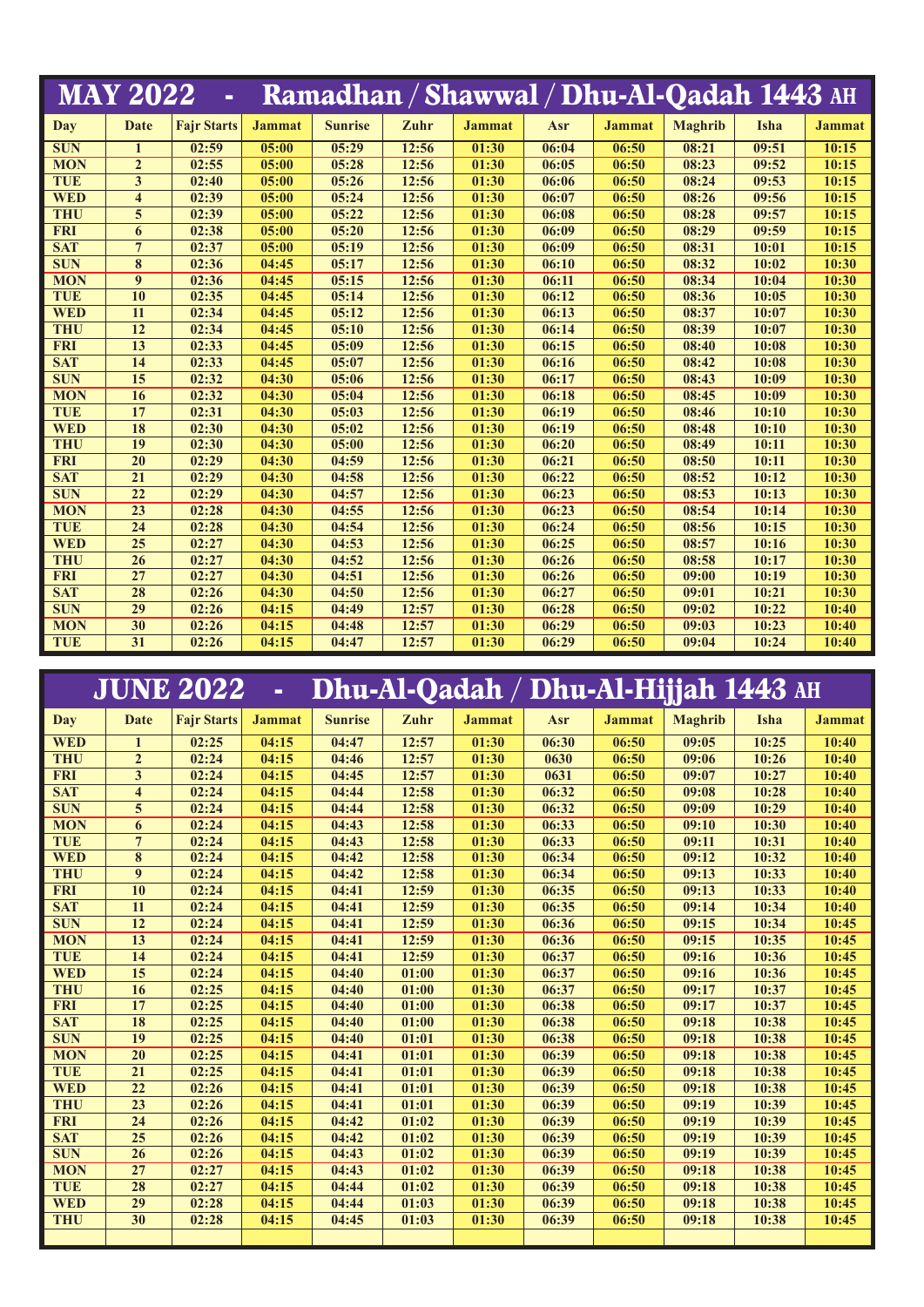|            | <b>JULY 2022</b>        |                    | $\blacksquare$ |                |       |               |       |               | Dhu-Al-Hijjah 1443 AH/ Muharram 1444 AH |       |               |
|------------|-------------------------|--------------------|----------------|----------------|-------|---------------|-------|---------------|-----------------------------------------|-------|---------------|
| <b>Day</b> | Date                    | <b>Fajr Starts</b> | <b>Jammat</b>  | <b>Sunrise</b> | Zuhr  | <b>Jammat</b> | Asr   | <b>Jammat</b> | <b>Maghrib</b>                          | Isha  | <b>Jammat</b> |
| <b>FRI</b> | $\mathbf{1}$            | 02:28              | 04:15          | 04:45          | 01:03 | 01:30         | 06:39 | 06:50         | 09:18                                   | 10:38 | 10:45         |
| <b>SAT</b> | $\overline{2}$          | 02:29              | 04:15          | 04:46          | 01:03 | 01:30         | 06:39 | 06:50         | 09:17                                   | 10:37 | 10:45         |
| <b>SUN</b> | 3                       | 02:29              | 04:30          | 04:47          | 01:03 | 01:30         | 06:39 | 06:50         | 09:17                                   | 10:37 | 10:45         |
| <b>MON</b> | $\overline{\mathbf{4}}$ | 02:29              | 04:30          | 04:48          | 01:04 | 01:30         | 06:39 | 06:50         | 09:16                                   | 10:36 | 10:45         |
| <b>TUE</b> | 5                       | 02:30              | 04:30          | 04:48          | 01:04 | 01:30         | 06:39 | 06:50         | 09:16                                   | 10:36 | 10:45         |
| <b>WED</b> | 6                       | 02:30              | 04:30          | 04:49          | 01:04 | 01:30         | 06:38 | 06:50         | 09:15                                   | 10:35 | 10:45         |
| <b>THU</b> | $7\phantom{.0}$         | 02:31              | 04:30          | 04:50          | 01:04 | 01:30         | 06:38 | 06:50         | 09:15                                   | 10:35 | 10:45         |
| <b>FRI</b> | 8                       | 02:31              | 04:30          | 04:51          | 01:04 | 01:30         | 06:38 | 06:50         | 09:14                                   | 10:34 | 10:45         |
| <b>SAT</b> | $\boldsymbol{9}$        | 02:32              | 04:30          | 04:52          | 01:04 | 01:30         | 06:37 | 06:50         | 09:13                                   | 10:34 | 10:45         |
| <b>SUN</b> | 10                      | 02:32              | 04:30          | 04:53          | 01:05 | 01:30         | 06:37 | 06:50         | 09:13                                   | 10:32 | 10:40         |
| <b>MON</b> | 11                      | 02:33              | 04:30          | 04:54          | 01:05 | 01:30         | 06:37 | 06:50         | 09:12                                   | 10:32 | 10:40         |
| <b>TUE</b> | 12                      | 02:33              | 04:30          | 04:55          | 01:05 | 01:30         | 06:36 | 06:50         | 09:11                                   | 10:31 | 10:40         |
| <b>WED</b> | 13                      | 02:34              | 04:30          | 04:56          | 01:05 | 01:30         | 06:36 | 06:50         | 09:10                                   | 10:31 | 10:40         |
| <b>THU</b> | 14                      | 02:34              | 04:30          | 04:58          | 01:05 | 01:30         | 06:35 | 06:50         | 09:09                                   | 10:30 | 10:40         |
| <b>FRI</b> | 15                      | 02:35              | 04:30          | 04:59          | 01:05 | 01:30         | 06:35 | 06:50         | 09:08                                   | 10:29 | 10:40         |
| <b>SAT</b> | 16                      | 02:35              | 04:30          | 05:00          | 01:05 | 01:30         | 06:34 | 06:50         | 09:07                                   | 10:29 | 10:40         |
| <b>SUN</b> | 17                      | 02:36              | 04:45          | 05:01          | 01:05 | 01:30         | 06:34 | 06:50         | 09:06                                   | 10:27 | 10:40         |
| <b>MON</b> | <b>18</b>               | 02:36              | 04:45          | 05:02          | 01:05 | 01:30         | 06:33 | 06:50         | 09:05                                   | 10:25 | 10:40         |
| <b>TUE</b> | 19                      | 02:37              | 04:45          | 05:04          | 01:06 | 01:30         | 06:33 | 06:50         | 09:04                                   | 10:24 | 10:40         |
| <b>WED</b> | 20                      | 02:37              | 04:45          | 05:05          | 01:06 | 01:30         | 06:32 | 06:50         | 09:02                                   | 10:23 | 10:40         |
| <b>THU</b> | 21                      | 02:38              | 04:45          | 05:06          | 01:06 | 01:30         | 06:31 | 06:50         | 09:01                                   | 10:23 | 10:40         |
| <b>FRI</b> | 22                      | 02:38              | 04:45          | 05:08          | 01:06 | 01:30         | 06:31 | 06:50         | 09:00                                   | 10:22 | 10:40         |
| <b>SAT</b> | 23                      | 02:39              | 04:45          | 05:09          | 01:06 | 01:30         | 06:30 | 06:50         | 08:59                                   | 10:20 | 10:40         |
| <b>SUN</b> | 24                      | 02:39              | 04:45          | 05:10          | 01:06 | 01:30         | 06:29 | 06:50         | 08:57                                   | 10:20 | 10:30         |
| <b>MON</b> | 25                      | 02:40              | 04:45          | 05:12          | 01:06 | 01:30         | 06:28 | 06:50         | 08:56                                   | 10:20 | 10:30         |
| <b>TUE</b> | 26                      | 02:40              | 04:45          | 05:13          | 01:06 | 01:30         | 06:27 | 06:50         | 08:55                                   | 10:20 | 10:30         |
| <b>WED</b> | 27                      | 02:41              | 04:45          | 05:14          | 01:06 | 01:30         | 06:27 | 06:50         | 08:53                                   | 10:20 | 10:30         |
| <b>THU</b> | 28                      | 02:41              | 04:45          | 05:16          | 01:06 | 01:30         | 06:26 | 06:50         | 08:52                                   | 10:18 | 10:30         |
| <b>FRI</b> | 29                      | 02:42              | 04:45          | 05:17          | 01:06 | 01:30         | 06:25 | 06:50         | 08:50                                   | 10:17 | 10:30         |
| <b>SAT</b> | 30                      | 02:42              | 04:45          | 05:19          | 01:06 | 01:30         | 06:24 | 06:50         | 08:48                                   | 10:16 | 10:30         |
| <b>SUN</b> | 31                      | 02:43              | 04:45          | 05:20          | 01:06 | 01:30         | 06:23 | 06:50         | 08:47                                   | 10:14 | 10:20         |

## **AUGUST 2022 - Muharram / Safar 1444 AH**

| Day        | <b>Date</b>             | <b>Fajr Starts</b> | <b>Jammat</b> | <b>Sunrise</b> | Zuhr  | <b>Jammat</b> | Asr   | <b>Jammat</b> | <b>Maghrib</b> | Isha  | <b>Jammat</b> |
|------------|-------------------------|--------------------|---------------|----------------|-------|---------------|-------|---------------|----------------|-------|---------------|
| <b>MON</b> | $\mathbf{1}$            | 02:43              | 05:00         | 05:22          | 01:05 | 01:30         | 06:22 | 06:50         | 08:45          | 10:13 | 10:20         |
| <b>TUE</b> | $\overline{2}$          | 02:44              | 05:00         | 05:23          | 01:05 | 01:30         | 06:21 | 06:50         | 08:44          | 10:11 | 10:20         |
| <b>WED</b> | 3                       | 02:44              | 05:00         | 05:25          | 01:05 | 01:30         | 06:20 | 06:50         | 08:42          | 10:10 | 10:20         |
| <b>THU</b> | $\overline{\mathbf{4}}$ | 02:45              | 05:00         | 05:26          | 01:05 | 01:30         | 06:19 | 06:50         | 08:40          | 10:10 | 10:20         |
| <b>FRI</b> | 5                       | 02:45              | 05:00         | 05:28          | 01:05 | 01:30         | 06:18 | 06:50         | 08:39          | 10:08 | 10:20         |
| <b>SAT</b> | 6                       | 02:46              | 05:00         | 05:29          | 01:05 | 01:30         | 06:16 | 06:50         | 08:37          | 10:06 | 10:20         |
| <b>SUN</b> | $\overline{7}$          | 02:56              | 05:00         | 05:31          | 01:05 | 01:30         | 06:15 | 06:30         | 08:35          | 10:04 | 10:10         |
| <b>MON</b> | 8                       | 03:02              | 05:00         | 05:32          | 01:05 | 01:30         | 06:14 | 06:30         | 08:33          | 10:03 | 10:10         |
| <b>TUE</b> | 9                       | 03:06              | 05:00         | 05:34          | 0105  | 01:30         | 06:13 | 06:30         | 08:31          | 10:01 | 10:10         |
| <b>WED</b> | 10                      | 03:09              | 05:00         | 05:36          | 01:04 | 01:30         | 06:12 | 06:30         | 08:29          | 09:59 | 10:10         |
| <b>THU</b> | $\overline{11}$         | 03:12              | 05:00         | 05:37          | 01:04 | 01:30         | 06:10 | 06:30         | 08:28          | 09:57 | 10:10         |
| <b>FRI</b> | 12                      | 03:15              | 05:00         | 05:39          | 01:04 | 01:30         | 06:09 | 06:30         | 08:26          | 09:55 | 10:10         |
| <b>SAT</b> | 13                      | 03:18              | 05:00         | 05:40          | 01:04 | 01:30         | 06:08 | 06:30         | 08:24          | 09:53 | 10:10         |
| <b>SUN</b> | 14                      | 03:21              | 05:15         | 05:42          | 01:04 | 01:30         | 06:06 | 06:30         | 08:22          | 09:51 | 10:10         |
| <b>MON</b> | 15                      | 03:24              | 05:15         | 05:43          | 01:04 | 01:30         | 06:05 | 06:30         | 08:20          | 09:49 | 10:00         |
| <b>TUE</b> | 16                      | 03:27              | 05:15         | 05:45          | 01:03 | 01:30         | 06:03 | 06:30         | 08:18          | 09:47 | 10:00         |
| <b>WED</b> | 17                      | 03:30              | 05:15         | 05:47          | 01:03 | 01:30         | 06:02 | 06:30         | 08:16          | 09:45 | 10:00         |
| <b>THU</b> | 18                      | 03:33              | 05:15         | 05:48          | 01:03 | 01:30         | 06:01 | 06:30         | 08:14          | 09:43 | 10:00         |
| <b>FRI</b> | 19                      | 03:36              | 05:15         | 05:50          | 01:03 | 01:30         | 05:59 | 06:30         | 08:12          | 09:40 | 10:00         |
| <b>SAT</b> | 20                      | 03:39              | 05:15         | 05:51          | 01:01 | 01:30         | 05:58 | 06:30         | 08:10          | 09:39 | 10:00         |
| <b>SUN</b> | 21                      | 03:41              | 05:30         | 05:53          | 01:01 | 01:30         | 05:56 | 06:30         | 08:08          | 09:37 | 09:45         |
| <b>MON</b> | $\overline{22}$         | 03:44              | 05:30         | 05:54          | 01:01 | 01:30         | 05:55 | 06:30         | 08:06          | 09:35 | 09:45         |
| <b>TUE</b> | $\overline{23}$         | 03:47              | 05:30         | 05:56          | 01:01 | 01:30         | 05:53 | 06:30         | 08:03          | 09:33 | 09:45         |
| <b>WED</b> | 24                      | 03:49              | 05:30         | 05:58          | 01:01 | 01:30         | 05:51 | 06:30         | 08:01          | 09:30 | 09:45         |
| <b>THU</b> | 25                      | 03:52              | 05:30         | 05:59          | 01:01 | 01:30         | 05:50 | 06:30         | 07:59          | 09:29 | 09:45         |
| <b>FRI</b> | 26                      | 03:54              | 05:30         | 06:01          | 01:01 | 01:30         | 05:48 | 06:30         | 07:57          | 09:26 | 09:45         |
| <b>SAT</b> | 27                      | 03:57              | 05:30         | 06:02          | 01:01 | 01:30         | 05:47 | 06:30         | 07:55          | 09:24 | 09:45         |
| <b>SUN</b> | 28                      | 03:59              | 05:45         | 06:04          | 01:00 | 01:30         | 05:45 | 06:00         | 07:53          | 09:22 | 09:30         |
| <b>MON</b> | 29                      | 04:02              | 05:45         | 06:06          | 01:00 | 01:30         | 05:43 | 06:00         | 07:51          | 09:20 | 09:30         |
| <b>TUE</b> | 30                      | 04:04              | 05:45         | 06:07          | 01:00 | 01:30         | 05:42 | 06:00         | 07:48          | 09:18 | 09:30         |
| <b>WED</b> | 31                      | 04:07              | 05:45         | 06:09          | 12:59 | 01:30         | 05:40 | 06:00         | 07:46          | 09:15 | 09:30         |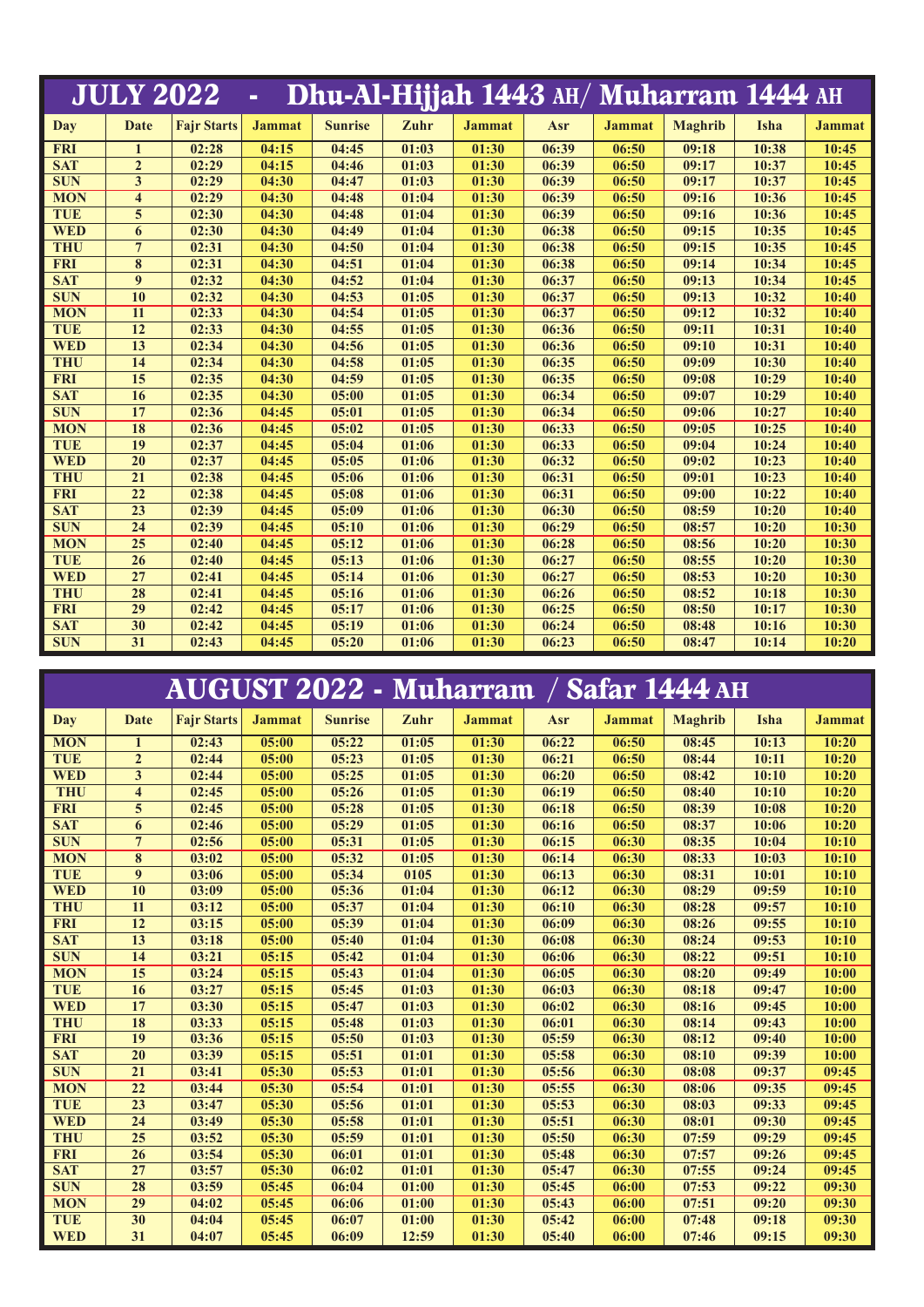|            |                         | <b>SEPTEMBER 2022</b> |               |                |       |               |       | Safar / Rabi-Al-Awwal 1444 AH |                |       |               |
|------------|-------------------------|-----------------------|---------------|----------------|-------|---------------|-------|-------------------------------|----------------|-------|---------------|
| Day        | <b>Date</b>             | <b>Fajr Starts</b>    | <b>Jammat</b> | <b>Sunrise</b> | Zuhr  | <b>Jammat</b> | Asr   | <b>Jammat</b>                 | <b>Maghrib</b> | Isha  | <b>Jammat</b> |
| <b>THU</b> | $\mathbf{1}$            | 04:09                 | 05:45         | 06:10          | 12:58 | 01:30         | 05:38 | 06:00                         | 07:44          | 09:15 | 09:30         |
| <b>FRI</b> | $\overline{2}$          | 04:11                 | 05:45         | 06:12          | 12:58 | 01:30         | 05:36 | 06:00                         | 07:42          | 09:12 | 09:30         |
| <b>SAT</b> | 3                       | 04:13                 | 05:45         | 06:13          | 12:57 | 01:30         | 05:35 | 06:00                         | 07:39          | 09:10 | 09:30         |
| <b>SUN</b> | $\overline{\mathbf{4}}$ | 04:16                 | 06:00         | 06:15          | 12:57 | 01:30         | 05:33 | 06:00                         | 07:37          | 09:08 | 09:15         |
| <b>MON</b> | 5                       | 04:18                 | 06:00         | 06:17          | 12:57 | 01:30         | 05:31 | 06:00                         | 07:35          | 09:06 | 09:15         |
| <b>TUE</b> | 6                       | 04:20                 | 06:00         | 06:18          | 12:56 | 01:30         | 05:29 | 06:00                         | 07:33          | 09:03 | 09:15         |
| <b>WED</b> | $\overline{7}$          | 04:22                 | 06:00         | 06:20          | 12:56 | 01:30         | 05:28 | 06:00                         | 07:30          | 09:01 | 09:15         |
| <b>THU</b> | 8                       | 04:25                 | 06:00         | 06:21          | 12:56 | 01:30         | 05:26 | 06:00                         | 07:28          | 08:59 | 09:15         |
| <b>FRI</b> | $\boldsymbol{9}$        | 04:27                 | 06:00         | 06:23          | 12:55 | 01:30         | 05:24 | 06:00                         | 07:26          | 08:56 | 09:15         |
| <b>SAT</b> | 10                      | 04:29                 | 06:00         | 06:25          | 12:55 | 01:30         | 05:22 | 06:00                         | 07:24          | 08:54 | 09:15         |
| <b>SUN</b> | 11                      | 04:31                 | 06:00         | 06:26          | 12:55 | 01:30         | 05:20 | 06:00                         | 07:21          | 08:52 | 09:00         |
| <b>MON</b> | 12                      | 04:33                 | 06:00         | 06:28          | 12:54 | 01:30         | 05:18 | 06:00                         | 07:19          | 08:50 | 09:00         |
| <b>TUE</b> | 13                      | 04:35                 | 06:00         | 06:29          | 12:54 | 01:30         | 05:16 | 06:00                         | 07:17          | 08:47 | 09:00         |
| <b>WED</b> | 14                      | 04:37                 | 06:00         | 06:31          | 12:54 | 01:30         | 05:15 | 06:00                         | 07:15          | 08:45 | 09:00         |
| <b>THU</b> | 15                      | 04:39                 | 06:00         | 06:32          | 12:53 | 01:30         | 05:13 | 06:00                         | 07:12          | 08:43 | 09:00         |
| <b>FRI</b> | 16                      | 04:41                 | 06:00         | 06:34          | 12:53 | 01:30         | 05:11 | 06:00                         | 07:10          | 08:40 | 09:00         |
| <b>SAT</b> | 17                      | 04:43                 | 06:00         | 06:36          | 12:53 | 01:30         | 05:09 | 06:00                         | 07:08          | 08:38 | 09:00         |
| <b>SUN</b> | 18                      | 04:45                 | 06:00         | 06:37          | 12:52 | 01:30         | 05:07 | 05:15                         | 07:05          | 08:36 | 08:45         |
| <b>MON</b> | 19                      | 04:47                 | 06:00         | 06:39          | 12:52 | 01:30         | 05:05 | 05:15                         | 07:03          | 08:33 | 08:45         |
| <b>TUE</b> | 20                      | 04:49                 | 06:00         | 06:40          | 12:51 | 01:30         | 05:03 | 05:15                         | 07:01          | 08:31 | 08:45         |
| <b>WED</b> | $\overline{21}$         | 04:51                 | 06:00         | 06:42          | 12:51 | 01:30         | 05:01 | 05:15                         | 06:58          | 08:29 | 08:45         |
| <b>THU</b> | 22                      | 04:53                 | 06:00         | 06:44          | 12:50 | 01:30         | 04:59 | 05:15                         | 06:56          | 08:28 | 08:45         |
| <b>FRI</b> | 23                      | 04:55                 | 06:00         | 06:45          | 12:50 | 01:30         | 04:57 | 05:15                         | 06:54          | 08:27 | 08:45         |
| <b>SAT</b> | $\overline{24}$         | 04:56                 | 06:00         | 06:47          | 12:50 | 01:30         | 04:55 | 05:15                         | 06:52          | 08:26 | 08:45         |
| <b>SUN</b> | 25                      | 04:58                 | 06:00         | 06:48          | 12:49 | 01:30         | 04:53 | 05:15                         | 06:49          | 08:25 | 08:45         |
| <b>MON</b> | 26                      | 05:00                 | 06:00         | 06:50          | 12:49 | 01:30         | 04:51 | 05:15                         | 06:47          | 08:24 | 08:45         |
| <b>TUE</b> | 27                      | 05:02                 | 06:00         | 06:52          | 12:49 | 01:30         | 04:49 | 05:15                         | 06:45          | 08:23 | 08:45         |
| <b>WED</b> | 28                      | 05:04                 | 06:00         | 06:53          | 12:48 | 01:30         | 04:47 | 05:15                         | 06:42          | 08:22 | 08:45         |
| <b>THU</b> | 29                      | 05:05                 | 06:00         | 06:55          | 12:48 | 01:30         | 04:45 | 05:15                         | 06:40          | 08:21 | 08:45         |
| <b>FRI</b> | 30                      | 05:07                 | 06:00         | 06:56          | 12:48 | 01:30         | 04:43 | 05:15                         | 06:38          | 08:20 | 08:45         |
|            |                         |                       |               |                |       |               |       |                               |                |       |               |

|            |                         | <b>OCTOBER 2022</b> | $\blacksquare$ |                |       |               |       |               | Rabi-Al-Awwal / Rabi-Al-Akhar 1444 AH |       |               |
|------------|-------------------------|---------------------|----------------|----------------|-------|---------------|-------|---------------|---------------------------------------|-------|---------------|
| Day        | <b>Date</b>             | <b>Fajr Starts</b>  | <b>Jammat</b>  | <b>Sunrise</b> | Zuhr  | <b>Jammat</b> | Asr   | <b>Jammat</b> | <b>Maghrib</b>                        | Isha  | <b>Jammat</b> |
| <b>SAT</b> | 1                       | 05:09               | 06:00          | 06:58          | 12:48 | 01:30         | 04:41 | 05:15         | 06:36                                 | 08:20 | 08:45         |
| <b>SUN</b> | $\overline{2}$          | 05:11               | 06:15          | 07:00          | 12:47 | 01:30         | 04:39 | 05:15         | 06:33                                 | 08:18 | 08:30         |
| <b>MON</b> | 3                       | 05:13               | 06:15          | 07:01          | 12:47 | 01:30         | 04:37 | 05:00         | 06:31                                 | 08:15 | 08:30         |
| <b>TUE</b> | $\overline{\mathbf{4}}$ | 05:14               | 06:15          | 07:03          | 12:47 | 01:30         | 04:35 | 05:00         | 06:29                                 | 08:13 | 08:30         |
| <b>WED</b> | 5                       | 05:16               | 06:15          | 07:05          | 12:47 | 01:30         | 04:33 | 05:00         | 06:27                                 | 08:11 | 08:30         |
| <b>THU</b> | 6                       | 05:18               | 06:15          | 07:06          | 12:46 | 01:30         | 04:31 | 05:00         | 06:24                                 | 08:09 | 08:30         |
| <b>FRI</b> | $7\phantom{.0}$         | 05:19               | 06:15          | 07:08          | 12:46 | 01:30         | 04:29 | 05:00         | 06:22                                 | 08:06 | 08:30         |
| <b>SAT</b> | 8                       | 05:21               | 06:15          | 07:09          | 12:46 | 01:30         | 04:27 | 05:00         | 06:20                                 | 08:04 | 08:30         |
| <b>SUN</b> | 9                       | 05:23               | 06:15          | 07:11          | 12:45 | 01:30         | 04:25 | 05:00         | 06:18                                 | 08:02 | 08:15         |
| <b>MON</b> | 10                      | 05:24               | 06:15          | 07:13          | 12:45 | 01:30         | 04:23 | 05:00         | 06:16                                 | 08:00 | 08:15         |
| <b>TUE</b> | 11                      | 05:26               | 06:15          | 07:14          | 12:45 | 01:30         | 04:21 | 05:00         | 06:13                                 | 07:58 | 08:15         |
| <b>WED</b> | 12                      | 05:28               | 06:15          | 07:16          | 12:45 | 01:30         | 04:19 | 05:00         | 06:11                                 | 07:55 | 08:15         |
| <b>THU</b> | 13                      | 05:29               | 06:15          | 07:18          | 12:44 | 01:30         | 04:17 | 05:00         | 06:09                                 | 07:53 | 08:15         |
| <b>FRI</b> | 14                      | 05:31               | 06:15          | 07:19          | 12:44 | 01:30         | 04:15 | 05:00         | 06:07                                 | 07:51 | 08:15         |
| <b>SAT</b> | 15                      | 05:33               | 06:15          | 07:21          | 12:44 | 01:30         | 04:13 | 05:00         | 06:05                                 | 07:49 | 08:15         |
| <b>SUN</b> | 16                      | 05:34               | 06:15          | 07:23          | 12:44 | 01:30         | 04:11 | 04:45         | 06:03                                 | 07:47 | 08:00         |
| <b>MON</b> | 17                      | 05:36               | 06:15          | 07:25          | 12:44 | 01:30         | 04:09 | 04:45         | 06:01                                 | 07:45 | 08:00         |
| <b>TUE</b> | 18                      | 05:38               | 06:15          | 07:26          | 12:43 | 01:30         | 04:07 | 04:45         | 05:59                                 | 07:43 | 08:00         |
| <b>WED</b> | 19                      | 05:39               | 06:15          | 07:28          | 12:43 | 01:30         | 04:06 | 04:45         | 05:56                                 | 07:41 | 08:00         |
| <b>THU</b> | 20                      | 05:41               | 06:15          | 07:30          | 12:43 | 01:30         | 04:04 | 04:45         | 05:54                                 | 07:39 | 08:00         |
| <b>FRI</b> | 21                      | 05:42               | 06:15          | 07:31          | 12:43 | 01:30         | 04:02 | 04:45         | 05:52                                 | 07:37 | 08:00         |
| <b>SAT</b> | 22                      | 05:44               | 06:15          | 07:33          | 12:43 | 01:30         | 04:00 | 04:45         | 05:50                                 | 07:36 | 08:00         |
| <b>SUN</b> | 23                      | 05:46               | 06:15          | 07:35          | 12:42 | 01:30         | 03:58 | 04:45         | 05:48                                 | 07:35 | 07:45         |
| <b>MON</b> | 24                      | 05:47               | 06:15          | 07:37          | 12:42 | 01:30         | 03:56 | 04:45         | 05:46                                 | 07:34 | 07:45         |
| <b>TUE</b> | 25                      | 05:49               | 06:15          | 07:38          | 12:42 | 01:30         | 03:54 | 04:45         | 05:44                                 | 07:32 | 07:45         |
| <b>WED</b> | 26                      | 05:50               | 06:15          | 07:40          | 12:42 | 01:30         | 03:53 | 04:45         | 05:42                                 | 07:28 | 07:45         |
| <b>THU</b> | 27                      | 05:52               | 06:15          | 07:42          | 12:42 | 01:30         | 03:51 | 04:45         | 05:41                                 | 07:26 | 07:45         |
| <b>FRI</b> | 28                      | 05:53               | 06:15          | 07:44          | 12:42 | 01:30         | 03:49 | 04:45         | 05:39                                 | 07:25 | 07:45         |
| <b>SAT</b> | 29                      | 05:55               | 06:15          | 07:45          | 12:42 | 01:30         | 03:47 | 04:45         | 05:37                                 | 07:23 | 07:45         |
| <b>SUN</b> | 30                      | 04:57               | 06:20          | 06:47          | 11:42 | 01:30         | 02:45 | 03:45         | 04:35                                 | 06:21 | 06:45         |
| <b>MON</b> | 31                      | 04:58               | 06:20          | 06:49          | 11:42 | 01:30         | 02:44 | 03:45         | 04:33                                 | 06:20 | 06:45         |